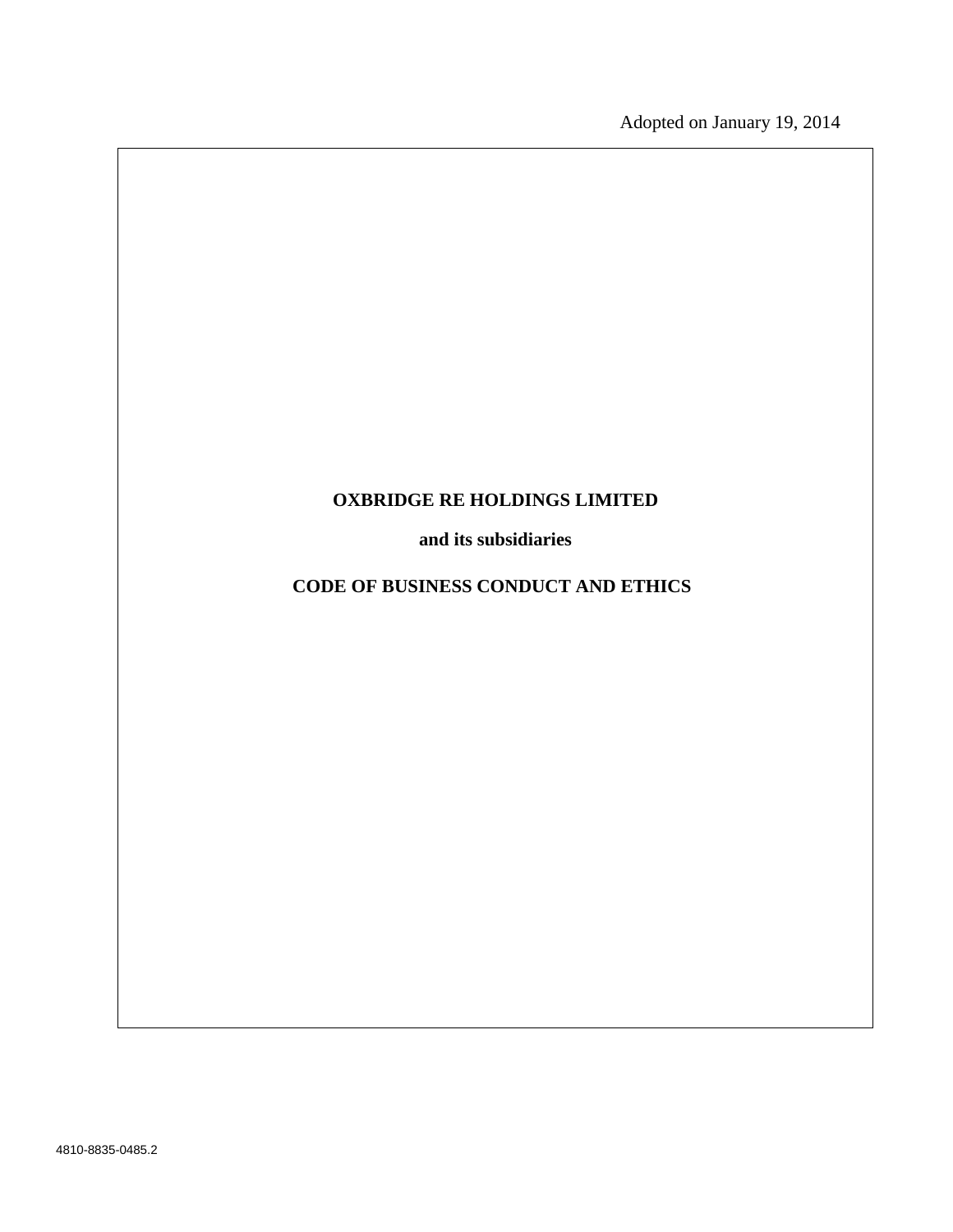# **Table of Contents**

| Page |
|------|
|      |
|      |
|      |
|      |
|      |
|      |
|      |
|      |
|      |
|      |
|      |
|      |
|      |
|      |
|      |
|      |
|      |
|      |
|      |
|      |
|      |
|      |
|      |
|      |
|      |
|      |
|      |
|      |
|      |
|      |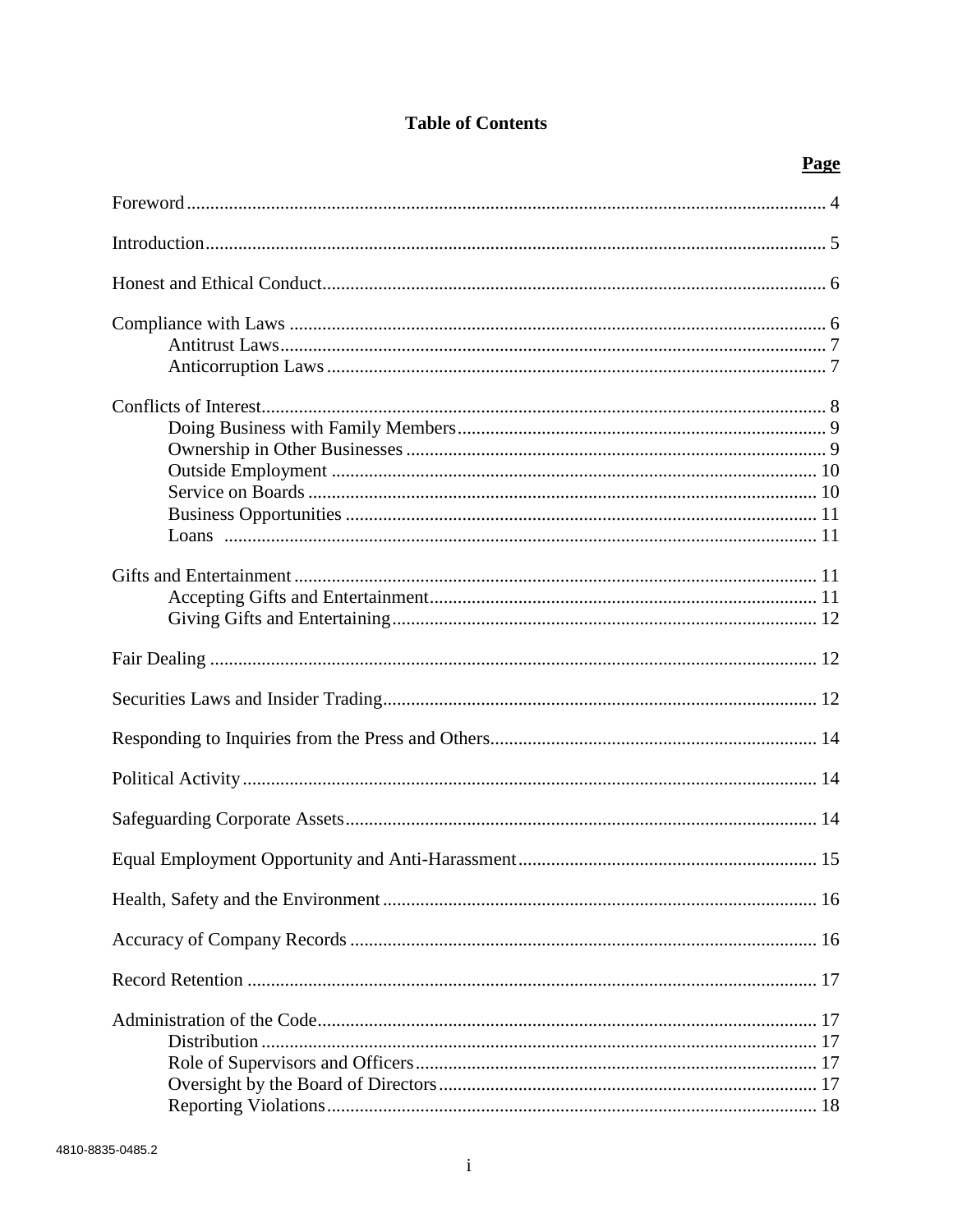*Note: This Code of Business Conduct and Ethics is current as of January 19, 2014. In adopting and publishing these guidelines, you should note that (1) in some respects our policies may exceed minimum legal requirements or industry practice and (2) nothing contained in this Code of Business Conduct and Ethics should be construed as a binding definition or interpretation of a legal requirement or industry practice.*

To obtain additional copies of this *of Business Conduct and Ethics*, you may contact our Financial Controller, or access it from the web at www.oxbridgere.com.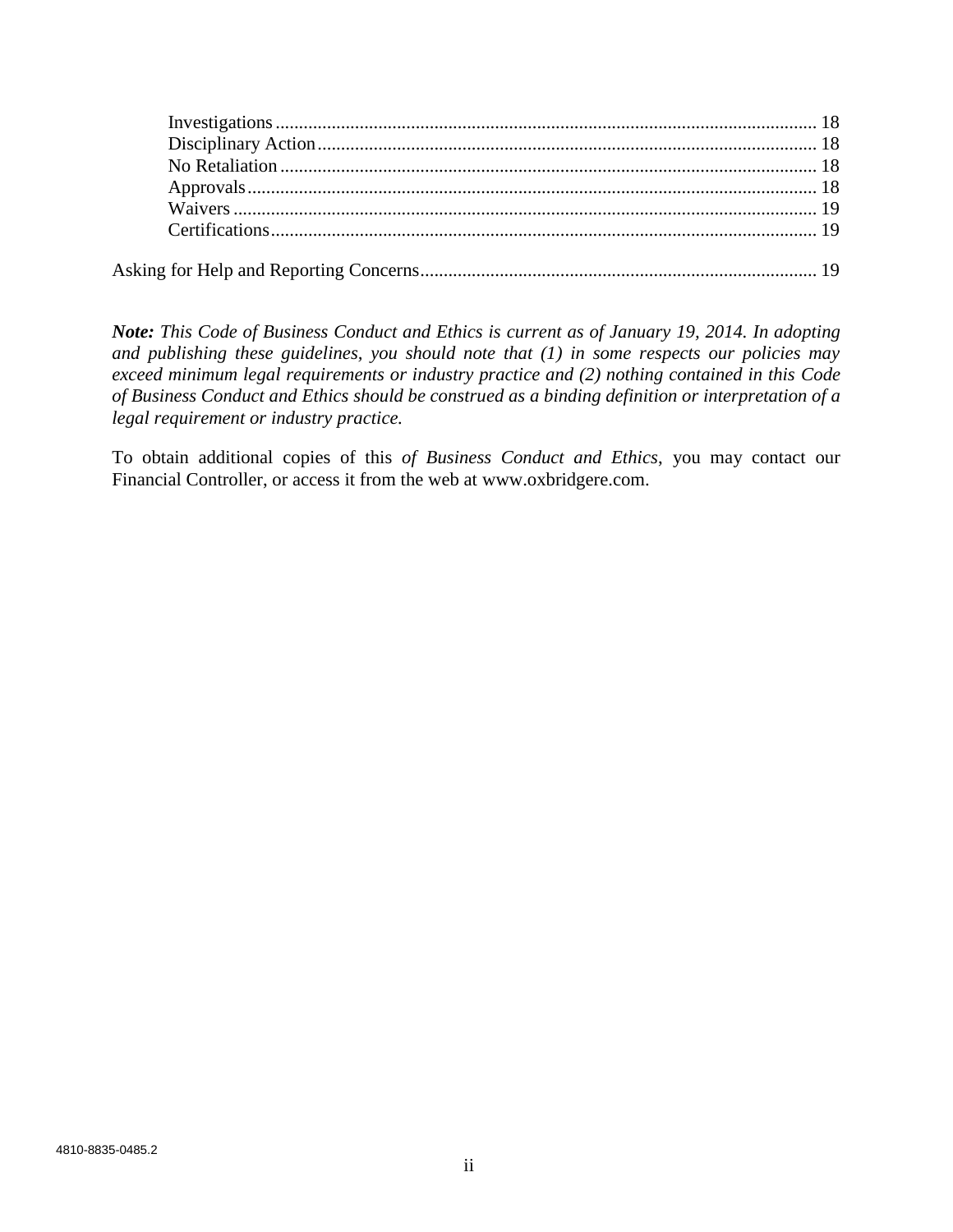# <span id="page-3-0"></span>**Foreword**

To all employees and directors:

Oxbridge Re Holdings Limited, including our subsidiaries, is founded on our commitment to the highest ethical principles and standards. We value honesty and integrity above all else. Upholding these commitments is essential to our continued success.

The law and the ethical principles and standards that comprise this Code of Business Conduct and Ethics must guide our actions. The Code of Business Conduct and Ethics is, of course, broadly stated. Its guidelines are not intended to be an exhaustive listing of detailed instructions for every conceivable situation. Instead, it is intended to help you develop a working knowledge of the laws and regulations.

Adhering to this Code of Business Conduct and Ethics is essential. I have personally taken the time to study it carefully and I encourage you to do the same. I have also signed a statement confirming that I have read it carefully, and I expect you to do the same by signing the confirmation form that appears on the final page.

Ultimately, our most valuable asset is our reputation. Complying with the principles and standards contained in this Code of Business Conduct and Ethics is the starting point for protecting and enhancing that reputation. Thank you for your commitment.

> Sanjay Madhu Chief Executive Officer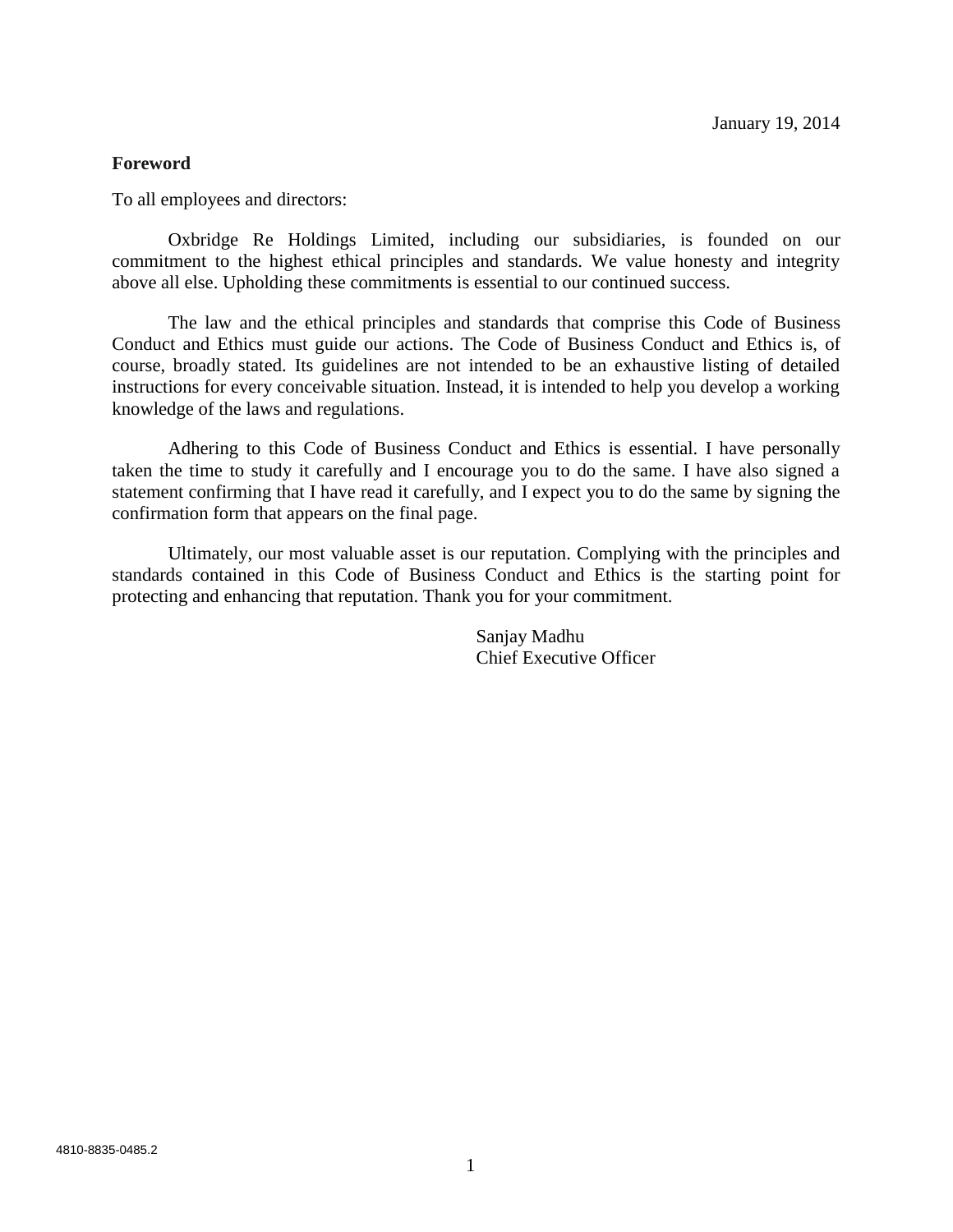### <span id="page-4-0"></span>**Introduction**

All of the employees, officers and directors of Oxbridge Re Holdings Limited and our subsidiaries (collectively, the "Company") must read and use this Code of Business Conduct and Ethics (this "Code") to ensure that each business decision follows our commitment to the highest ethical standards and the law. Adherence to this Code and to our other official policies is essential to maintaining and furthering our reputation for fair and ethical practices among our customers, vendors, shareholders, employees and community.

It is the responsibility of every one of us to comply with all applicable laws and regulations and all provisions of this Code and the related policies and procedures. Each of us must report any violations of the law or this Code. Failure to report such violations and failure to follow the provisions of this Code may have serious legal consequences and will be disciplined by the Company. Discipline may include termination of your employment.

This Code summarizes certain laws and the ethical policies that apply to all of our and our subsidiaries' employees, officers and directors. Several provisions in this Code refer to more detailed policies, including the Company's Insider Trading Policy, that either (1) concern more complex Company policies or legal provisions or (2) apply to select groups of individuals within our Company. If these detailed policies are applicable to you, it is important that you read, understand, and be able to comply with them. If you have questions as to whether any detailed policies apply to you, contact your supervisor.

Situations that involve ethics, values and violations of certain laws are often very complex. No single Code of conduct can cover every business situation that you will encounter. Consequently, we have implemented the compliance procedures outlined in the sections of this Code entitled "Administration of the Code" and "Asking for Help and Reporting Concerns." The thrust of our procedures is *when in doubt, ask*. If you do not understand a provision of this Code, are confused as to what actions you should take in a given situation, or wish to report a violation of the law or this Code, you should follow those compliance procedures. Those procedures will generally direct you to talk to either your supervisor or the Financial Controller. There are few situations that cannot be resolved if you discuss them with your supervisor or the Financial Controller in an open and honest manner.

After reading this Code, you should:

- Have a thorough knowledge of the Code's terms and provisions.
- Be able to recognize situations that present legal or ethical dilemmas.
- Be able to deal effectively with questionable situations in conformity with this Code.

In order to be able to accomplish these goals, we recommend that you take the following steps:

• Read the entire Code of conduct thoroughly.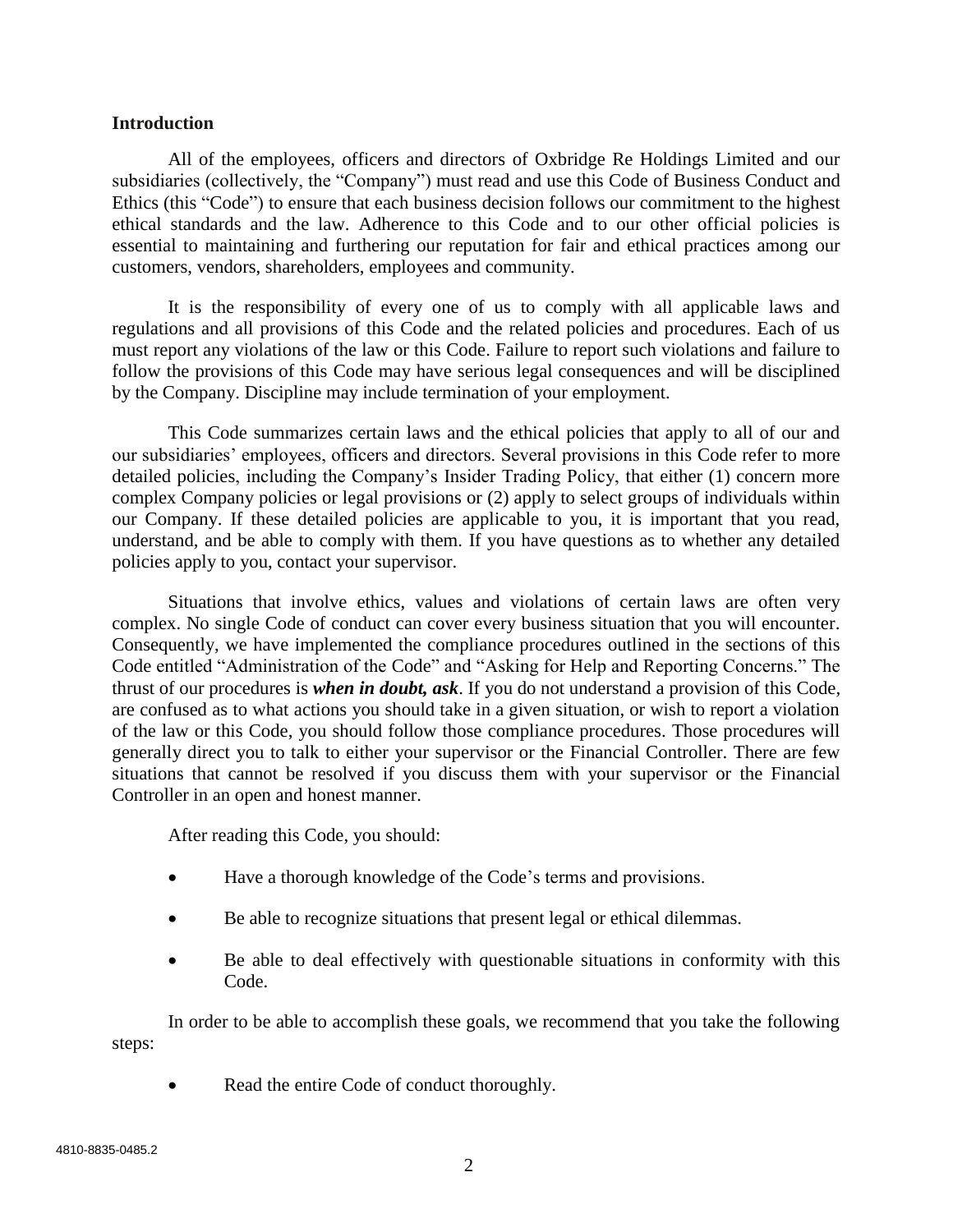- If there are references to more detailed policies that are not contained in this Code, obtain and read those policies if they apply to you.
- Think about how the provisions of this Code apply to your job, and consider how you might handle situations to avoid illegal, improper or unethical actions.
- If you have questions, ask your supervisor or the Financial Controller.

When you are faced with a situation and you are not clear as to what action you should take, ask yourself the following questions:

- Is the action legal?
- Does the action comply with this Code?
- How will your decision affect others, including our customers, shareholders, employees and the community?
- How will your decision be perceived by others? If your action is legal but can result in the appearance of wrongdoing, consider taking alternative steps.
- How would you feel if your decision were made public? Could the decision be honestly explained and defended?
- Have you contacted your supervisor or the Financial Controller regarding the action?

### To reiterate, *when in doubt, ask*.

*Please note that this Code is not an employment contract and does not modify the employment relationship between us and you. We do not create any contractual or legal rights or guarantees by issuing these policies, and we reserve the right to amend, alter and/or terminate policies at any time and for any reason.*

# <span id="page-5-0"></span>**Honest and Ethical Conduct**

Our policy is to promote high standards of integrity by conducting our affairs honestly and ethically. Each director, officer and employee must act with integrity and observe the highest ethical standards of business conduct in his or her dealings with our clients, competitors, employees and anyone else with whom he or she has contact in the course of performing his or her job.

### <span id="page-5-1"></span>**Compliance with Laws**

First and foremost, our policy is to behave in an ethical manner and comply with all laws, rules and government regulations that apply to our business. Although we address several important legal topics in this Code, we cannot anticipate every possible situation or cover every topic in detail. It is your responsibility to know and follow the law and conduct yourself in an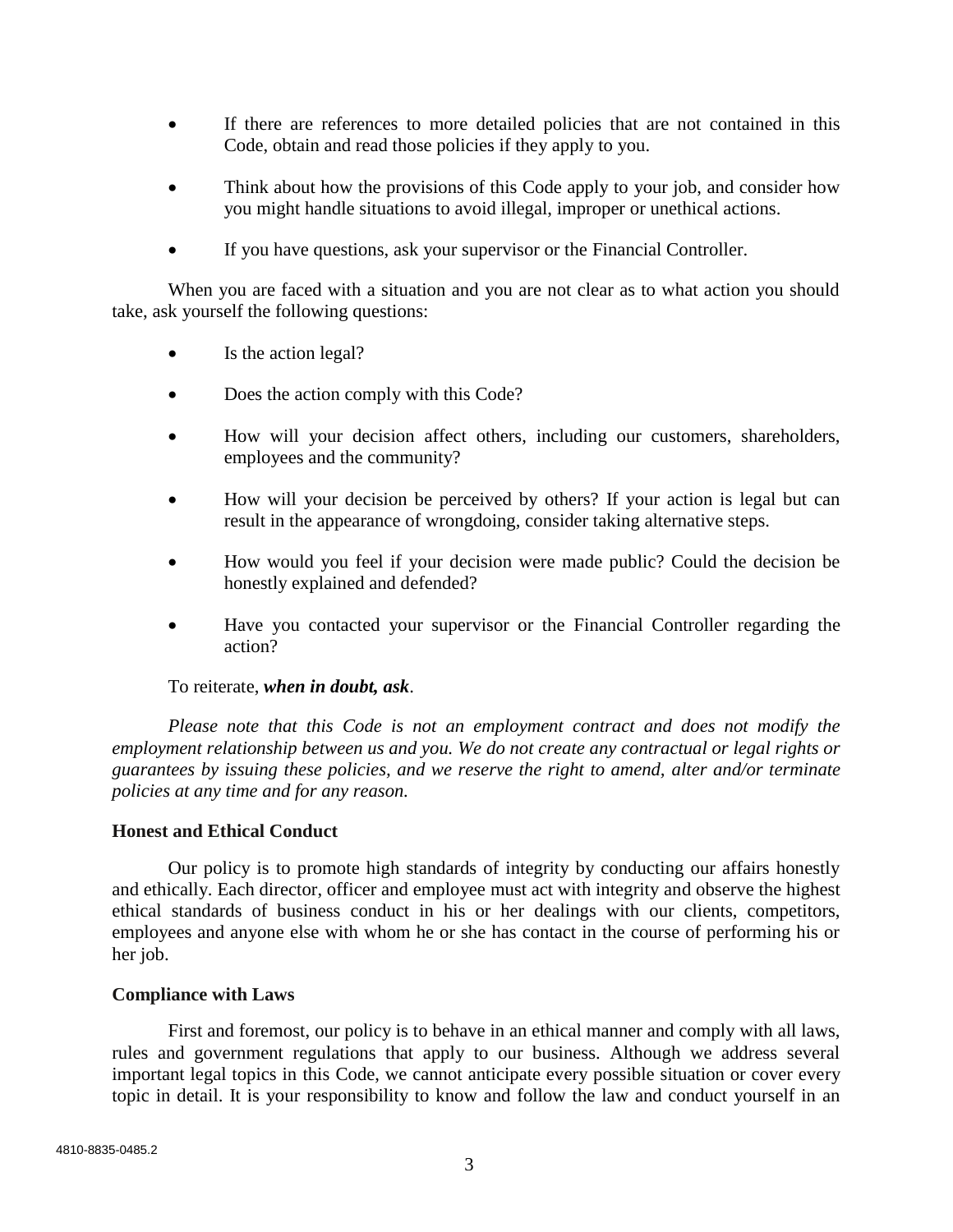ethical manner. Although not all employees, officers and directors are expected to know the details of all applicable laws, rules and regulations, it is important to know enough to determine when to seek advice from appropriate personnel. It is also your responsibility to report any violations of the law or this Code. You may report such violations by following the compliance procedures contained in the section of the Code entitled "Asking for Help and Reporting Concerns<sup>"</sup>

### <span id="page-6-0"></span>*Antitrust Laws*

Antitrust laws are designed to ensure a fair and competitive marketplace by prohibiting various types of anticompetitive behavior. Some of the most serious antitrust offenses occur between competitors, such as agreements to fix prices or to divide customers, territories or markets. Accordingly, it is important to avoid discussions with our competitors regarding pricing, terms and conditions, costs, marketing plans, customers and any other proprietary or confidential information. Foreign countries often have their own body of antitrust laws, so our activities with international clients and competitors may also be subject to antitrust laws of other foreign countries.

Unlawful agreements need not be in written form. They can be based on informal discussions or the mere exchange of information with a competitor. If you believe that a conversation with a competitor enters an inappropriate area, end the conversation at once and report it to the Financial Controller. Membership in trade associations is permissible only if approved in advance by our legal counsel or Financial Controller.

Whenever any question arises as to application of antitrust laws, you should consult with legal counsel, and any agreements with possible antitrust implications should be made only with the prior approval of the Financial Controller or our legal counsel.

# <span id="page-6-1"></span>*Anticorruption Laws*

We will not tolerate any acts of bribery. No employee, officer, director or agent of the Company may:

- give (or promise or offer) anything to a foreign public officer or any person for the benefit of a foreign public officer (a) with the intention of influencing them in their official capacity in order to obtain or retain any advantage (including socalled facilitation payments or "kickbacks") or (b) in exchange for any act or omission by the foreign public officer in the performance of their duties or functions; or
- give (or promise or offer) a public officer, member of the Legislative Assembly or family member of either of them, or any person for the benefit of any other person, any benefit in exchange for cooperation, assistance, exercise of influence, or an act or omission in connection with (a) any business relating to the Government (b) any claim against the Government or (c) any benefit the Government is authorized to bestow; or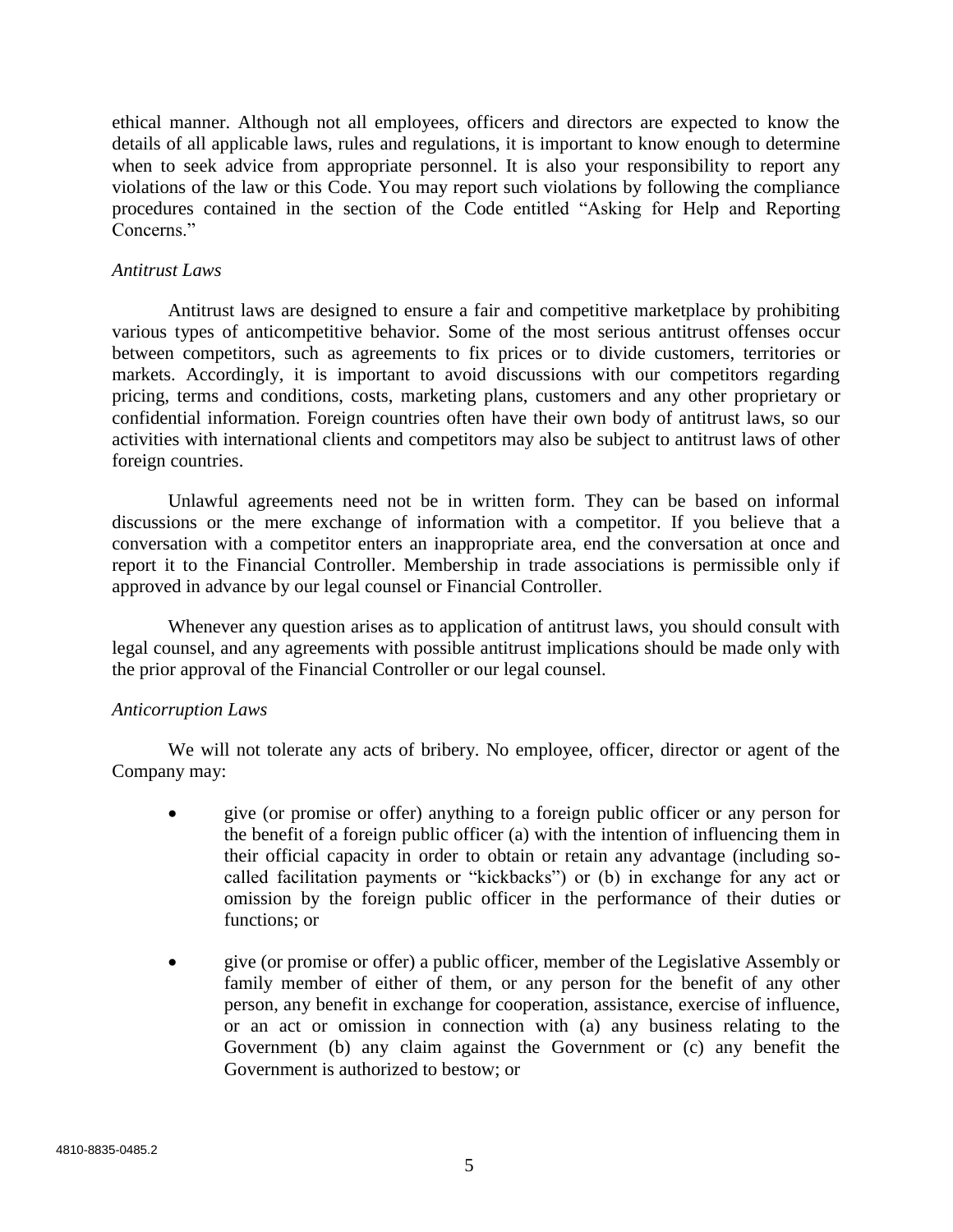- give (or promise or offer) anything to anyone or accept (or request) from anyone anything in connection with performing a function improperly; or
- give (or promise or offer) any benefit to any agent for doing or failing to do anything in relation to the affairs or business of his principal; or
- give an agent (or, if acting as an agent, use) any false or defective account with the intention of misleading the principal.

This covers not only cash payments, but also provisions of anything else of value. See the section below on *gifts and entertainment*.

In connection with any dealings with the Government, if you are not sure whether any payment or benefit is permissible, you must contact our Financial Controller.

# <span id="page-7-0"></span>**Conflicts of Interest**

All of us must be able to perform our duties and exercise judgment on behalf of our Company without influence or impairment, or the appearance of influence or impairment, due to any activity, interest or relationship that arises outside of work. Put more simply, when our loyalty to our Company or any of our subsidiaries is affected by actual or potential benefit or influence from an outside source, a conflict of interest exists. We should all be aware of any potential influences that impact or appear to impact our loyalty to our Company. In general, you should avoid situations where your personal interests conflict, or appear to conflict, with those of our Company.

Any time you suspect or believe a conflict of interest may exist, you must disclose the potential conflict of interest to your supervisor or the Financial Controller. Any activity that is approved, despite the actual or apparent conflict, must be documented. A potential conflict of interest that involves an executive officer must be approved by our Board of Directors. A potential conflict of interest involving any other employee must be approved by the Financial Controller.

It is not possible to describe every conflict of interest, but some situations that could cause a conflict of interest include:

- Doing business with family members
- Having a financial interest in another company with whom we do business
- Taking a second job
- Managing your own business
- Serving as a director of another business
- Being a leader in some organizations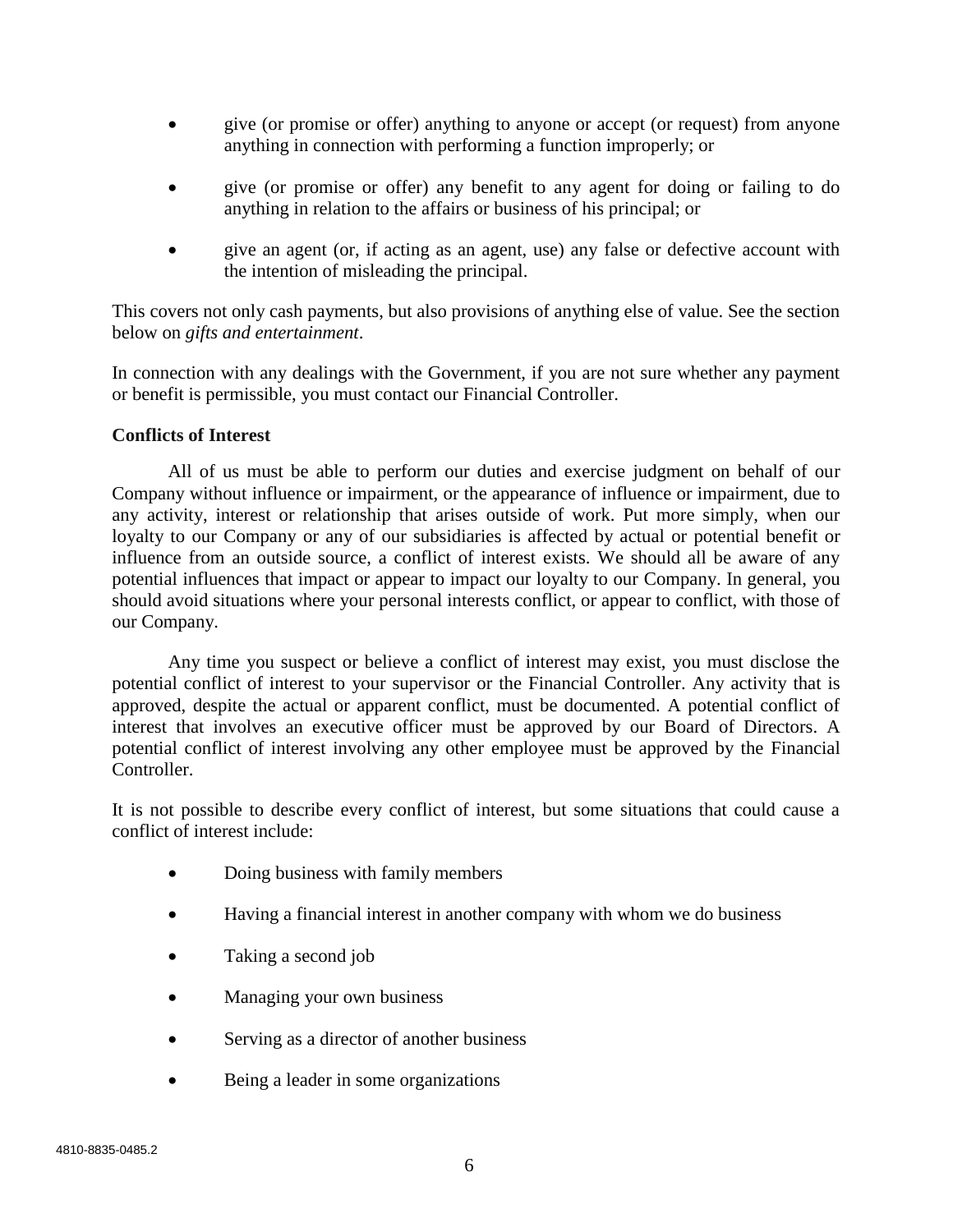Diverting a business opportunity from our Company to another company

# <span id="page-8-0"></span>*Doing Business with Family Members*

A conflict of interest may arise if family members work for a vendor, customer or other third party with whom we do business. It also may be a conflict if a family member has a significant financial interest in a vendor, customer or other third party with whom we do business. A "significant financial interest" is defined below. Before doing business on our behalf with an organization in which a family member works or has a significant financial interest, an employee must disclose the situation to his or her immediate supervisor and obtain approval from the Financial Controller. If the only interest you have in a customer or vendor is because a family member works there, then you do not need to disclose the relationship or obtain prior approval unless you deal with the customer or vendor.

"Family members" include your:

- Spouse
- Brothers or sisters
- Parents
- In-laws
- Children or step children
- Life partner

Employing relatives or close friends who report directly to you may also be a conflict of interest. Although our Company encourages employees to refer candidates for job openings, employees who may influence a hiring decision must avoid giving an unfair advantage to anyone with whom they have a personal relationship. In particular, supervisors should not hire relatives or attempt to influence any decisions about the employment or advancement of people related to or otherwise close to them, unless the relationship is disclosed and the decision is approved by the Financial Controller.

# <span id="page-8-1"></span>*Ownership in Other Businesses*

Our investments can cause a conflict of interest. In general, you should not own, directly or indirectly, a significant financial interest in any company that does business with us or seeks to do business with us. You also should not own a significant financial interest in any of our competitors unless such ownership has been approved by the our Board of Directors, in the case of our executive officers or by the Financial Controller, in the case of all other employees.

Two tests determine if a "significant financial interest" exists: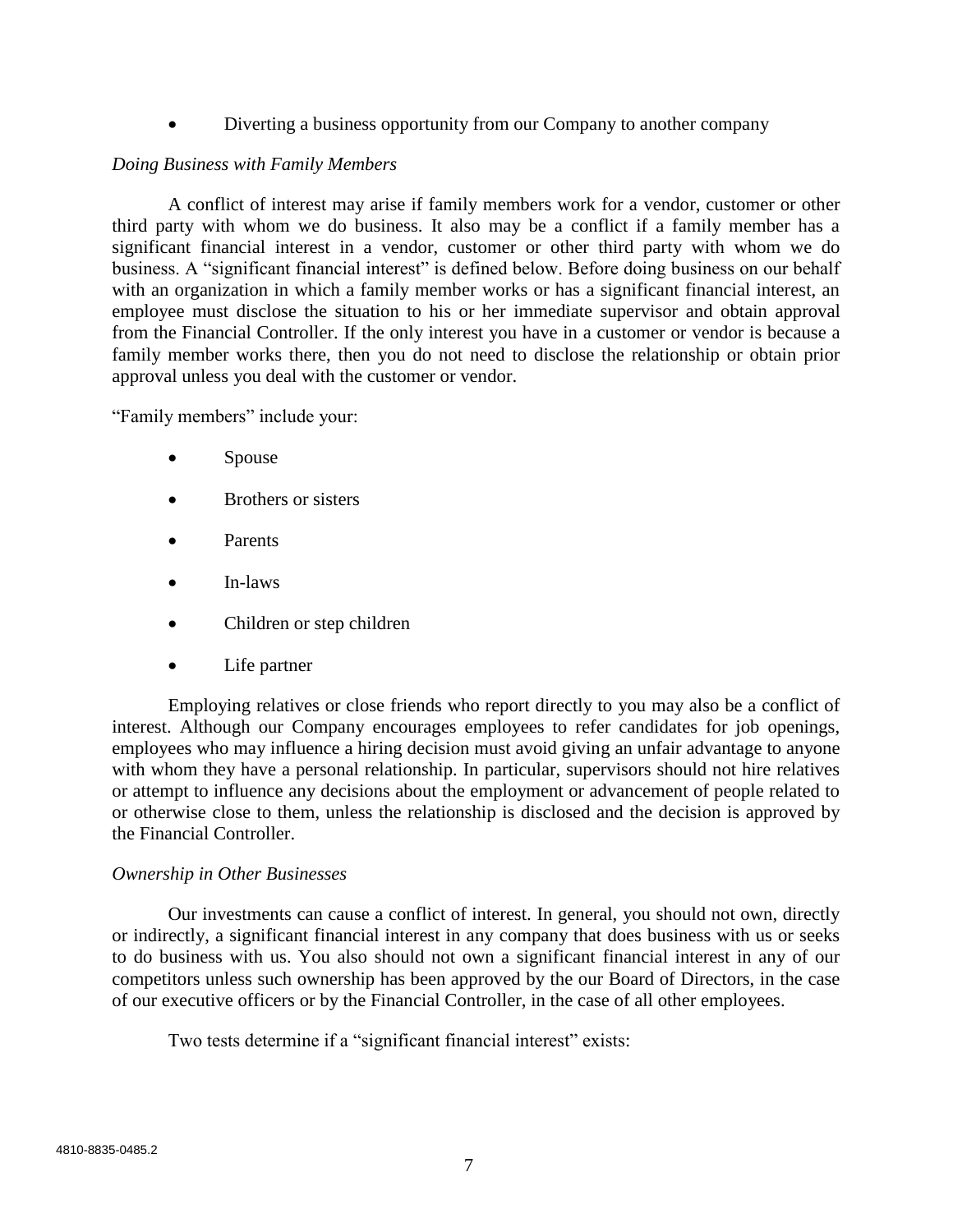- You or a family member owns more than 1% of the outstanding stock of a business or you or a family member has or shares discretionary authority with respect to the decisions made by that business, or
- The investment represents more than 5% of your total assets or of your family member's total assets.

If you or a family member has a significant financial interest in a company with whom we do business or propose to do business, that interest must be approved by the Financial Controller or the Audit Committee of our Board of Directors prior to the transaction.

Notwithstanding the foregoing, non-employee directors of our Company and their family members may have significant financial interests in or be affiliates of suppliers, customers, competitors and third parties with whom we do business or propose to do business. However, a director must:

- disclose any such relationship promptly after the director becomes aware of it,
- remove himself or herself from any Board of Directors activity that directly impacts the relationship between our Company and any such company with respect to which the director has a significant financial interest or is an affiliate, and
- obtain prior approval of the Board of Directors or its designated committee for any transaction of which the director is aware between our Company and any such company.

# <span id="page-9-0"></span>*Outside Employment*

Sometimes our employees desire to take additional part-time jobs or do other work after hours, such as consulting or other fee-earning services. This kind of work does not in and of itself violate our Code. However, the second job must be strictly separated from your job with us, and must not interfere with your ability to devote the time and effort needed to fulfill your duties to us as our employee. You cannot engage in any outside activity that causes competition with us or provides assistance to our competitors or other parties (such as suppliers) with whom we regularly do business. You should avoid outside activities that may embarrass or discredit us. Outside work may never be done on Company time and must not involve the use of our supplies or equipment. Additionally, you should not attempt to sell services or products from your second job to us.

Before engaging in a second line of work, you should disclose your plans to your supervisor to confirm that the proposed activity is not contrary to our best interests.

### <span id="page-9-1"></span>*Service on Boards*

Serving as a director of another corporation may create a conflict of interest. Being a director or serving on a standing committee of some organizations, including government agencies, also may create a conflict.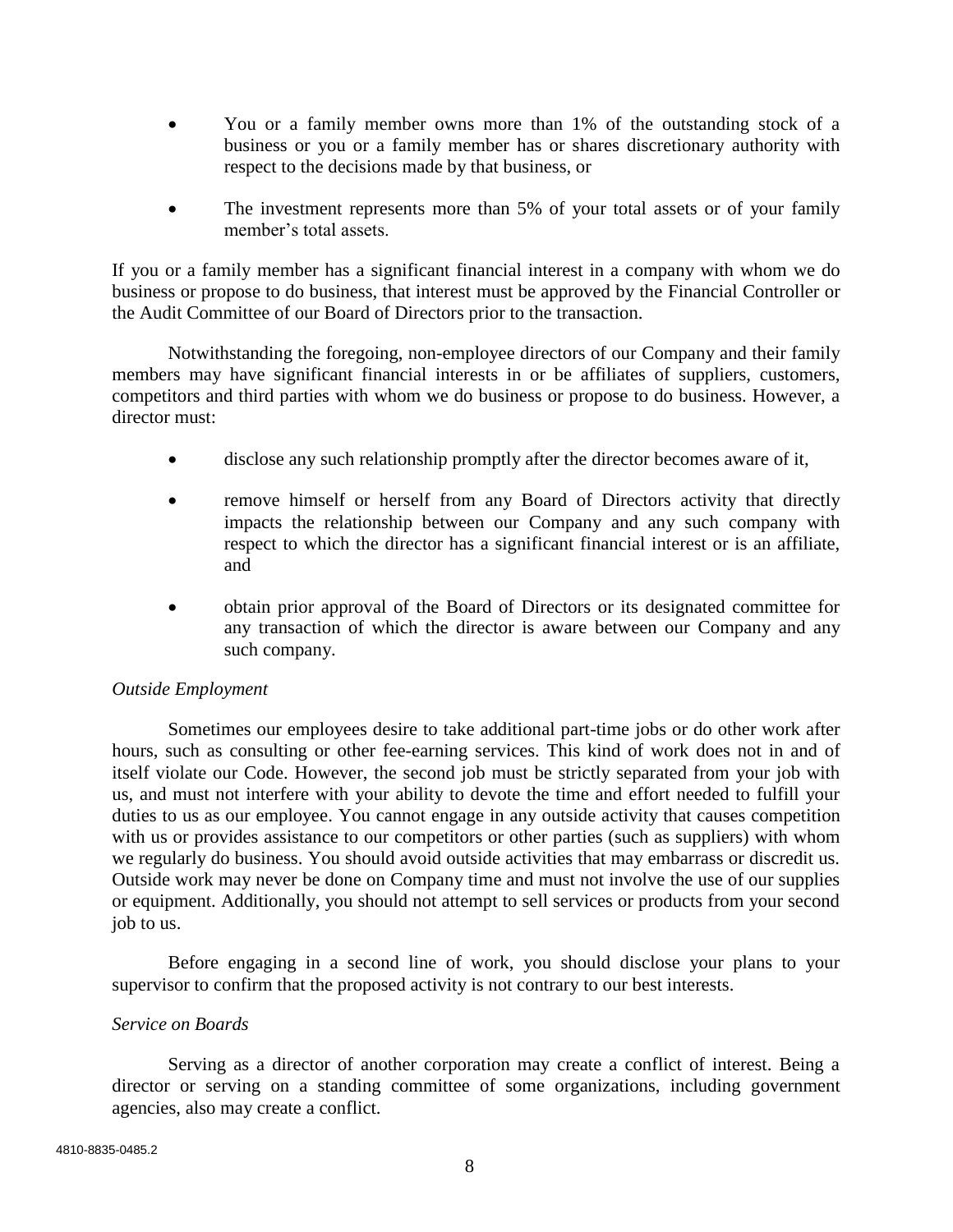Before accepting an appointment to the board or a committee of any organization whose interests may conflict with our Company's interests, you must discuss it with your supervisor and obtain approval from the Financial Controller. This rule does not apply to non-employee directors of our Company.

### <span id="page-10-0"></span>*Business Opportunities*

Business opportunities relating to the kinds of products and services we usually sell or the activities we typically pursue that arise during the course of your employment or through the use of our property or information belong to us. Similarly, other business opportunities that fit into our strategic plans or satisfy our commercial objectives that arise under similar conditions also belong to us. You may not direct these kinds of business opportunities to our competitors, to other third parties or to other businesses that you own or with which you are affiliated.

### <span id="page-10-1"></span>*Loans*

In furtherance of the provisions of the Sarbanes-Oxley Act of 2002, prohibiting companies from making loans to their directors and executive officers, our Company will not extend credit in the form of personal loans to any of our officers, directors or employees.

### <span id="page-10-2"></span>**Gifts and Entertainment**

Gifts, entertainment, hospitality and the like can amount to bribes depending on the specific facts and circumstances involved. Therefore, the prohibitions described in the *anticorruption laws* section above apply to gifts, entertainment and provisions of hospitality.

# <span id="page-10-3"></span>*Accepting Gifts and Entertainment*

You should never solicit a gift, entertainment, hospitality or favor from those with whom we do business. You may not accept gifts of cash or cash equivalents.

You may accept novelty or promotional items or modest gifts related to commonly recognized occasions (such as a promotion, holiday, wedding or retirement) and invitations to a sporting activity, entertainment or meal only if such gift or hospitality:

- is reasonable (and not lavish) and proportionate;
- is a customary, routine and incidental business courtesy;
- is intended to improve the image of a commercial organization, or establish cordial relations;
- is not in connection with performing a function improperly; and
- would not embarrass our Company or the people involved if publicly disclosed.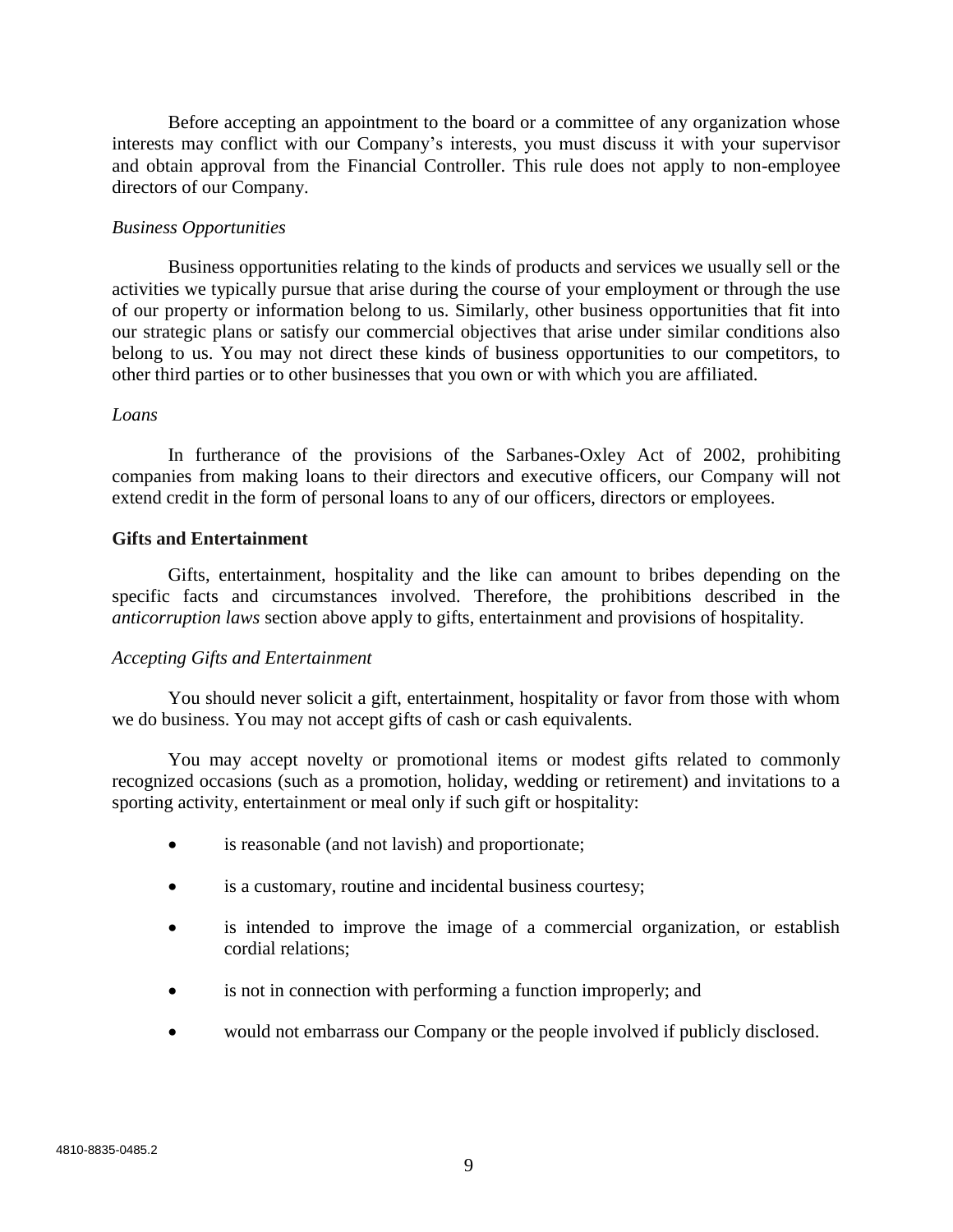You may not otherwise accept gifts, entertainment, hospitality and the like. If you are not sure whether a specific gift, entertainment or hospitality is permissible, contact our Financial Controller before accepting such gift, entertainment or hospitality.

# <span id="page-11-0"></span>*Giving Gifts and Entertaining*

Gifts of nominal value (under \$250) and reasonable entertainment for customers, potential customers and other third parties with whom we do business are permitted. However, any gift or entertainment must:

- be reasonable (and not lavish) and proportionate;
- be customary, routine and incidental business courtesy;
- be intended to improve the image of our organization, or establish cordial relations;
- not be in connection with performing a function improperly;
- not embarrass our Company or the people involved if publicly disclosed; and
- support our Company's legitimate business interests.

Under no circumstances can any bribe, kickback, or illegal payment or gift of cash or cash equivalents be made. Also, special rules apply when dealing with government employees. These are discussed in this Code under "**Compliance with Laws – Anticorruption Laws**."

If you are not sure whether a specific gift or entertainment is permissible, contact your supervisor.

# <span id="page-11-1"></span>**Fair Dealing**

We have built a reputation as a trustworthy and ethical member of our community and our industry. We are committed to maintaining the highest levels of integrity and fairness within our Company. When we fail to negotiate, perform or market in good faith, we may seriously damage our reputation and lose the loyalty of our customers. You must conduct business honestly and fairly and not take unfair advantage of anyone through any misrepresentation of material facts, manipulation, concealment, abuse of privileged information, fraud or other unfair business practice.

# <span id="page-11-2"></span>**Securities Laws and Insider Trading**

Because we are a public company, we are subject to a number of laws concerning the purchase and sale of our stock and other publicly traded securities. Regardless of your position with us, if you are aware of what is known as "material inside information" regarding our Company, business, affairs or prospects, you may not disclose that information to anyone outside our Company, and you are not allowed to buy or sell our stock or other publicly-traded securities until the material inside information is known not only by individuals within our Company, but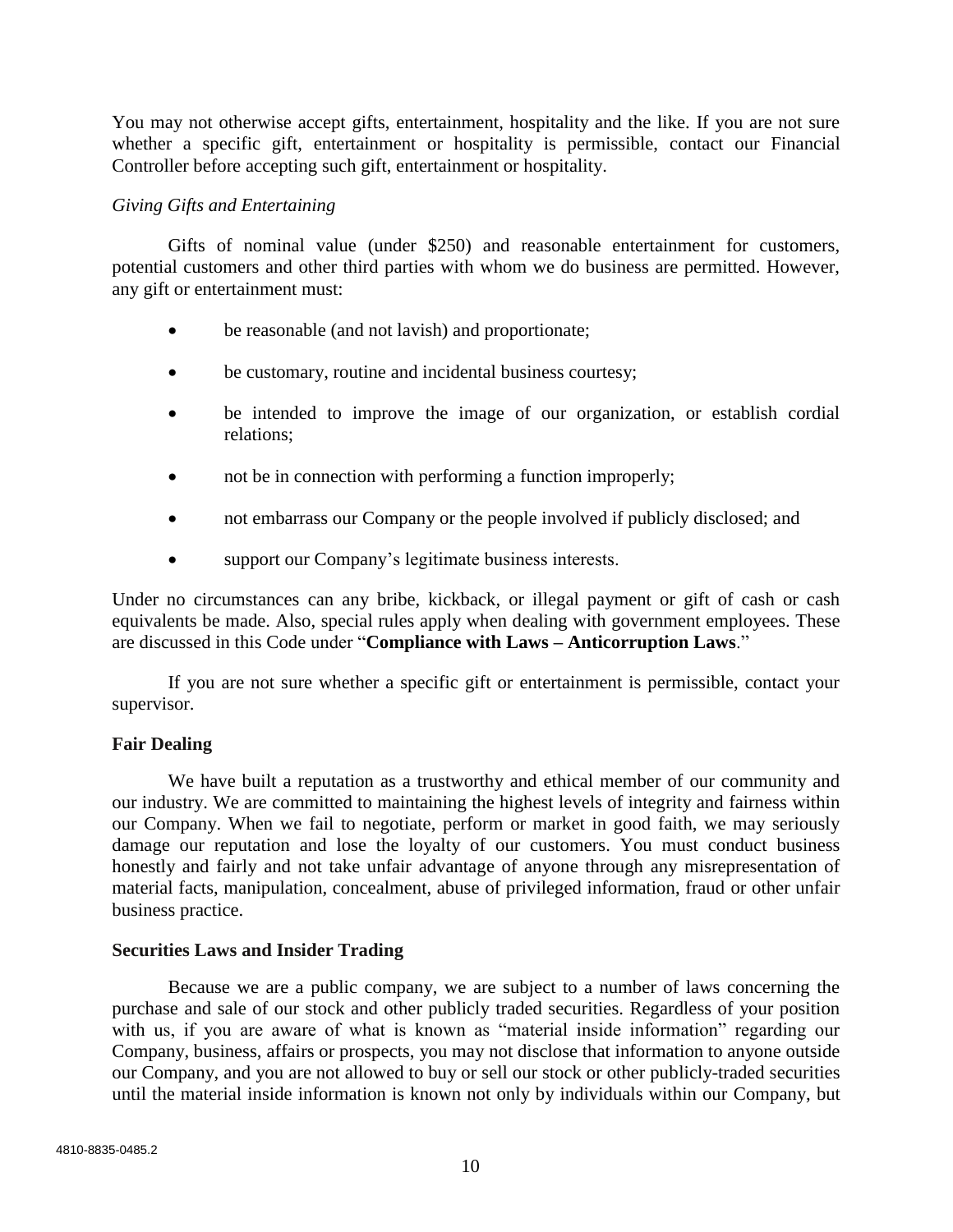also by the general public. The improper use of material inside information is known as insider trading. Insider trading is a criminal offense and is strictly prohibited.

What constitutes "material inside information" is a complex legal question, is generally considered any information concerning the Company that is not available to the general public and which an investor would likely consider to be important in making a decision whether to buy, sell or hold our stock or other securities. A good rule of thumb to determine whether information about us is material inside information is whether or not the release of that information to the public would have an effect on the price of our stock. Examples of material inside information include information concerning earnings estimates, changes in previously released earnings estimates, a pending stock split, dividend changes, significant merger, acquisition or disposition proposals, major litigation, the loss or acquisition of a major contract and major changes in our management. Material inside information is no longer deemed "inside" information once it is publicly disclosed and the market has had sufficient time to absorb the information. Examples of effective public disclosure are the filing of such inside information with the Securities and Exchange Commission, or the printing of such information in *The Wall Street Journal* or other publications of general circulation, in each case giving the investing public a fair amount of time to absorb and understand our disclosures.

In addition to being prohibited from buying or selling our stock or other publicly-traded securities when you are in possession of material inside information, you are also prohibited from disclosing such information to anyone else (including friends and family members) in order to enable them to trade on the information. In addition, if you acquire material inside information about another company due to your relationship with us, you may not buy or sell that other company's stock or other securities until such information is publicly disclosed and sufficiently disseminated into the marketplace.

The following are general guidelines to help you comply with our insider trading policy:

- Do not share material inside information with people within our company whose jobs do not require them to have the information;
- Do not disclose any non-public information, material or otherwise, concerning our company to anyone outside our Company unless required as part of your duties and the person receiving the information has a reason to know the information for Company business purposes; and
- If you have material inside information regarding us, or regarding any other publicly traded company that you obtained from your employment or relationship with us, you must not buy or sell, or advise anyone else to buy or sell, our securities or that other company's securities, until such information is publicly disclosed and sufficiently disseminated into the marketplace.

Penalties for trading on or communicating material inside information are severe. If you are found guilty of an insider trading violation, you can be subject to civil and even criminal liability. In addition to being illegal, we believe that insider trading is unethical and will be dealt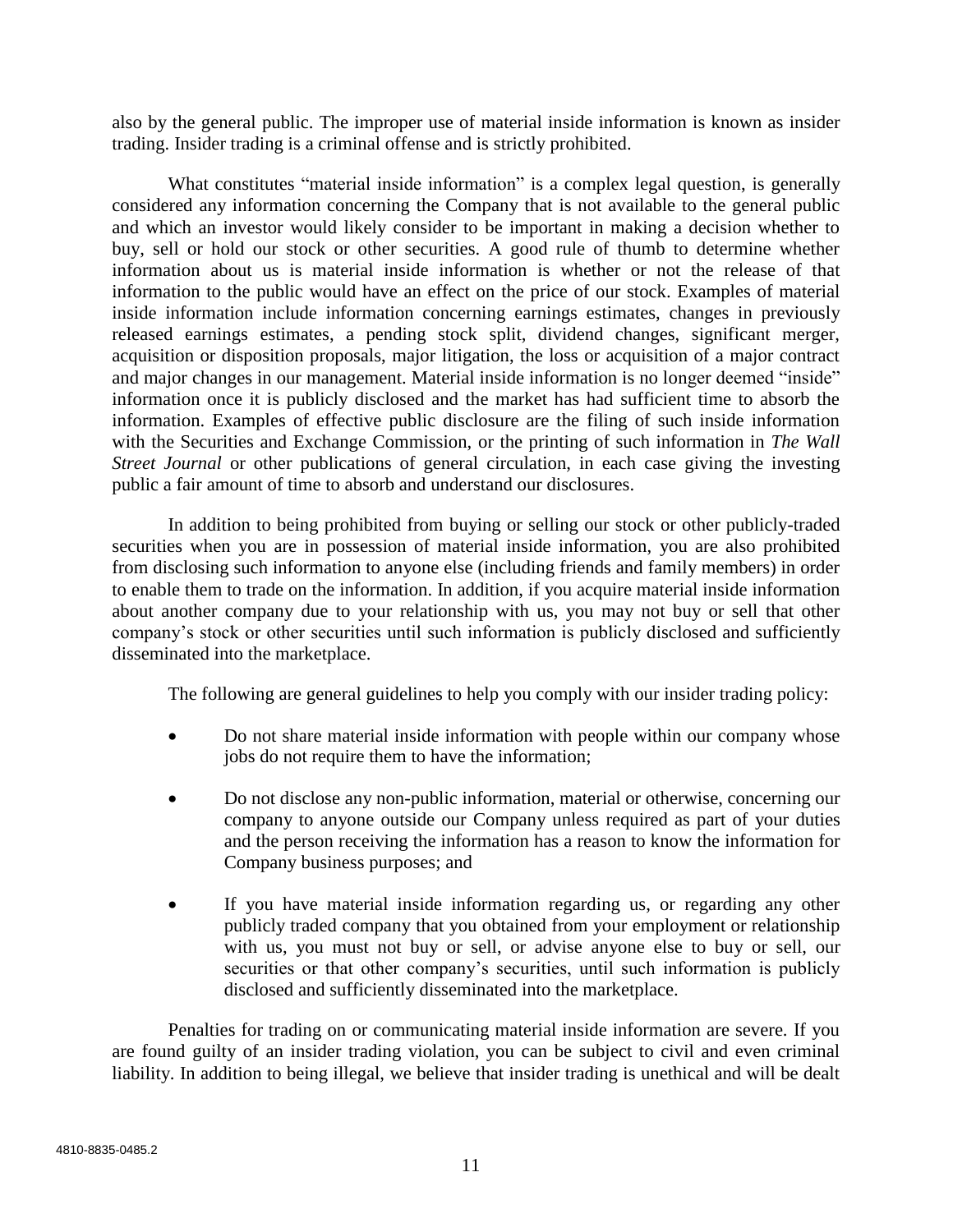with firmly, which may include terminating your employment with us and reporting violations to appropriate authorities.

For more information about our policies concerning the securities laws, you should refer to our more detailed Insider Trading Policy. This policy is available from our Financial Controller. If you have any questions concerning the securities laws or about our policies with regard to those laws, or regarding correct ethical and legal action to take in a situation involving material inside information, please contact your immediate supervisor, the Financial Controller or the Company's legal counsel.

### <span id="page-13-0"></span>**Responding to Inquiries from the Press and Others**

Our Company is subject to laws that govern the timing of our disclosures of material information to the public and others. Only certain designated employees may discuss our Company with the news media, securities analysts and investors. All inquiries from outsiders regarding financial or other information about our Company should be referred to our Chief Executive Officer.

# <span id="page-13-1"></span>**Political Activity**

We will fully comply with all political contribution laws. Our funds may not be used for contributions of any kind to any political party or committee or to any candidate or holder of any government position (national, state or local) unless such contribution is permitted by law and complies with our Company policy. Please contact the Financial Controller to determine whether a specific Company contribution is permitted.

It is against our policy for you to lobby our other employees on behalf of a political candidate during the work day. It is also against our policy to reimburse an employee for any political contributions or expenditures. Outside normal office hours, you are free to participate in political campaigns on behalf of candidates or issues of your choosing, as well as make personal political contributions.

### <span id="page-13-2"></span>**Safeguarding Corporate Assets**

We have a responsibility to protect Company assets entrusted to us from loss, theft, misuse and waste. Company assets and funds may be used only for business purposes and may never be used for illegal purposes. Incidental personal use of telephones, fax machines, copy machines, personal computers, e-mail and similar equipment is generally allowed if it is occasional, there is no significant added cost to us, it does not interfere with your work responsibilities and is not related to an illegal activity or outside business. If you become aware of theft, waste or misuse of our assets or funds or have any questions about your proper use of them, you should speak immediately with your supervisor.

It is also important that you protect the confidentiality of Company information, except when disclosure is expressly authorized or legally required. Confidential or proprietary information includes all information that is not generally known to the public and is helpful to the Company, or would be helpful to competitors. Proprietary information should be marked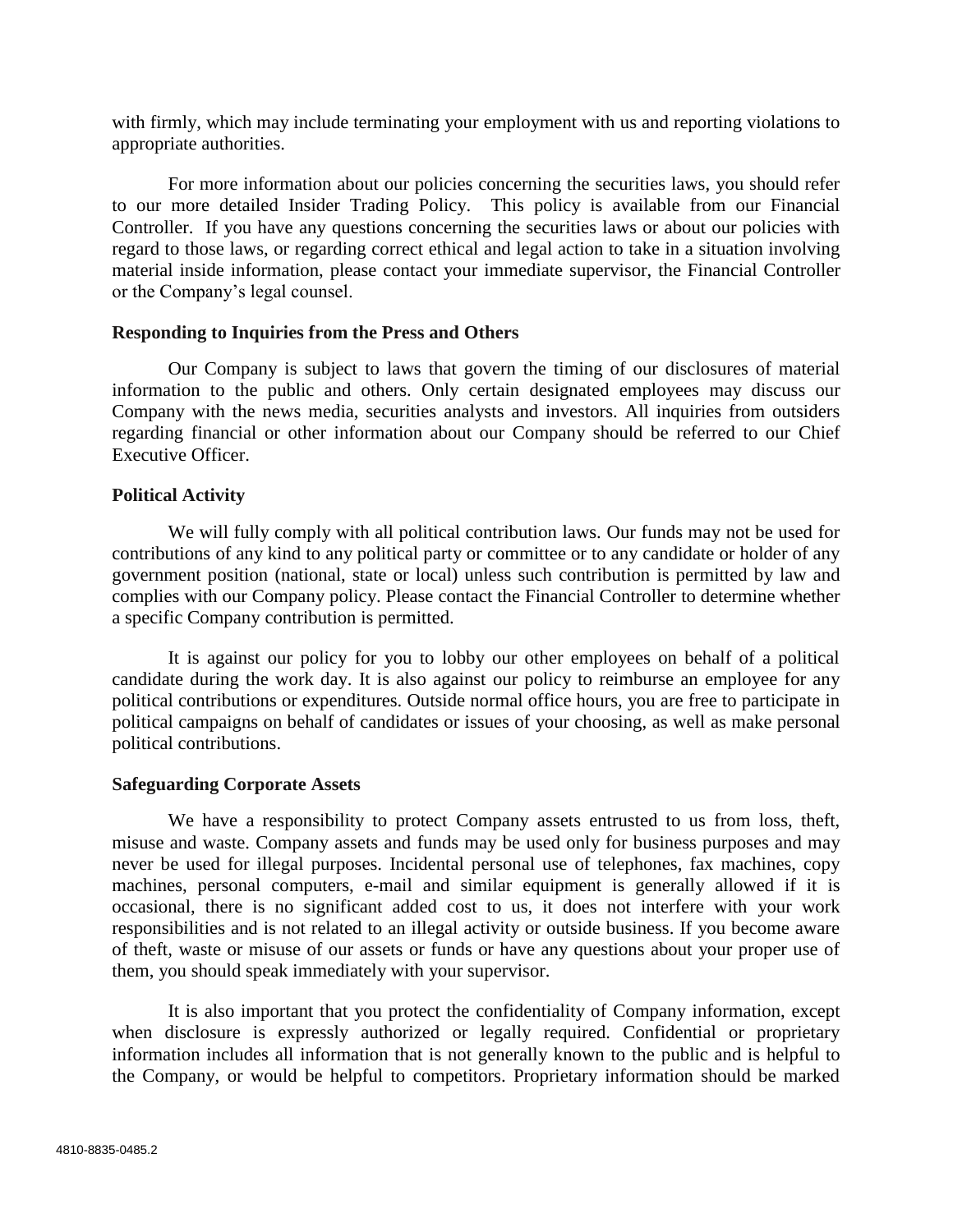accordingly, kept secure and access limited to those who have a need to know in order to do their jobs.

Our business relations are built on trust, and our customers and suppliers count on that trust. If you learn information from them that is not otherwise public, you should keep that information confidential also.

We must all be sensitive to the impact of comments made over the Internet through public forums such as chat rooms and bulletin boards. In such forums, you may not post any information about the Company including comments about our products, stock performance, operational strategies, financial results, customers or competitors, even in response to a false statement or question. This applies whether you are at work or away from the office. Our Company owns all e-mail messages that are sent from or received through the Company's systems. We may monitor your messages and may be required to disclose them in the case of litigation or governmental inquiry.

### <span id="page-14-0"></span>**Equal Employment Opportunity and Anti-Harassment**

We are committed to providing equal employment opportunities for all our employees and will not tolerate any speech or conduct that is intended to, or has the effect of, discriminating against or harassing any qualified applicant or employee because of his or her race, color, religion, sex (including pregnancy, childbirth or related medical conditions), national origin, age, physical or mental disability, veteran status or any characteristic protected by law. We will not tolerate discrimination or harassment by anyone – managers, supervisors, co-workers, vendors or our customers. This policy extends to every phase of the employment process, including: recruiting, hiring, training, promotion, compensation, benefits, transfers, discipline and termination, layoffs, recalls, and Company-sponsored educational, social and recreational programs, as applicable. If you observe conduct that you believe is discriminatory or harassing, or if you feel you have been the victim of discrimination or harassment, you should notify your supervisor or the Financial Controller immediately.

Not only do we forbid unlawful discrimination, we take affirmative action to ensure that applicants are employed, and employees are treated during employment, without regard to their race, color, religion, sex (including pregnancy, childbirth or related medical conditions), national origin, age, physical or mental disability, veteran status or any characteristic protected by law.

One of the tenets of this Code is that all employees are accountable for promoting equal opportunity practices within our Company.

We will not retaliate against any employee for filing a good faith complaint under our anti-discrimination and anti-harassment policies or for cooperating in an investigation and will not tolerate or permit retaliation by management, employees or co-workers. To the fullest extent possible, the Company will keep complaints and the terms of their resolution confidential. If an investigation confirms that harassment or discrimination has occurred, the Company will take corrective action against the offending individual, including such discipline up to and including immediate termination of employment, as appropriate.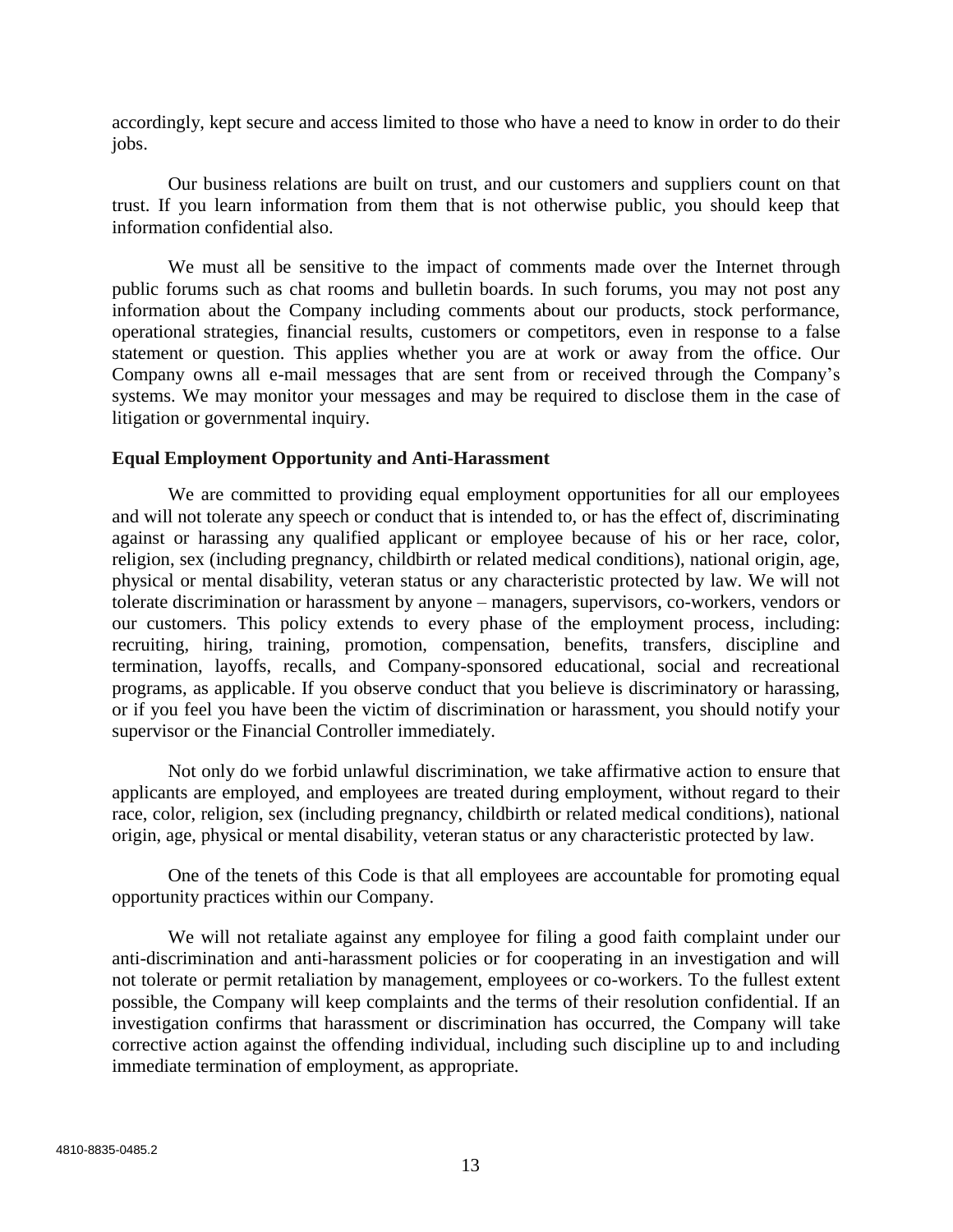### <span id="page-15-0"></span>**Health, Safety and the Environment**

We are committed to providing safe and healthy working conditions by following all occupational health and safety laws governing our activities.

We believe that management and each and every employee have a shared responsibility in the promotion of health and safety in the workplace. You should follow all safety laws and regulations, as well as Company safety policies and procedures. You should immediately report any accident, injury or unsafe equipment, practices or conditions.

You also have an obligation to carry out Company activities in ways that preserve and promote a clean, safe, and healthy environment. You must strictly comply with the letter and spirit of applicable environmental laws and the public policies they represent.

The consequences of failing to adhere to environmental laws and policies can be serious. Our Company, as well as individuals, may be liable not only for the costs of cleaning up pollution, but also for significant civil and criminal penalties. You should make every effort to prevent violations from occurring and report any violations to your supervisor.

### <span id="page-15-1"></span>**Accuracy of Company Records**

All information you record or report on our behalf, whether for our purposes or for third parties, must be done accurately and honestly. All of our records (including accounts and financial statements) must be maintained in reasonable and appropriate detail, must be kept in a timely fashion, and must appropriately reflect our transactions. Falsifying records or keeping unrecorded funds and assets is a severe offense and may result in prosecution or loss of employment. When a payment is made, it can only be used for the purpose spelled out in the supporting document.

Information derived from our records is provided to our shareholders and investors as well as government agencies. Thus, our accounting records must conform not only to our internal control and disclosure procedures but also to generally accepted accounting principles and other laws and regulations, such as those of the Cayman Islands Monetary Authority ("CIMA") and the Securities and Exchange Commission ("SEC"). Our public communications and the reports we file with the Securities and Exchange Commission and other government agencies should contain information that is full, fair, accurate, timely and understandable in light of the circumstances surrounding disclosure.

Each director, officer and employee who is involved in the Company's disclosure process must: (a) be familiar with and comply with the Company's disclosure controls and procedures and its internal control over financial reporting; and (b) take all necessary steps to ensure that all filings with CIMA, the SEC and all other public communications about the financial and business condition of the Company provide full, fair, accurate, timely and understandable disclosure.

Our internal and external auditing functions help ensure that our financial books, records and accounts are accurate. Therefore, you should provide our accounting department, internal auditing staff, audit committee and independent public accountants with all pertinent information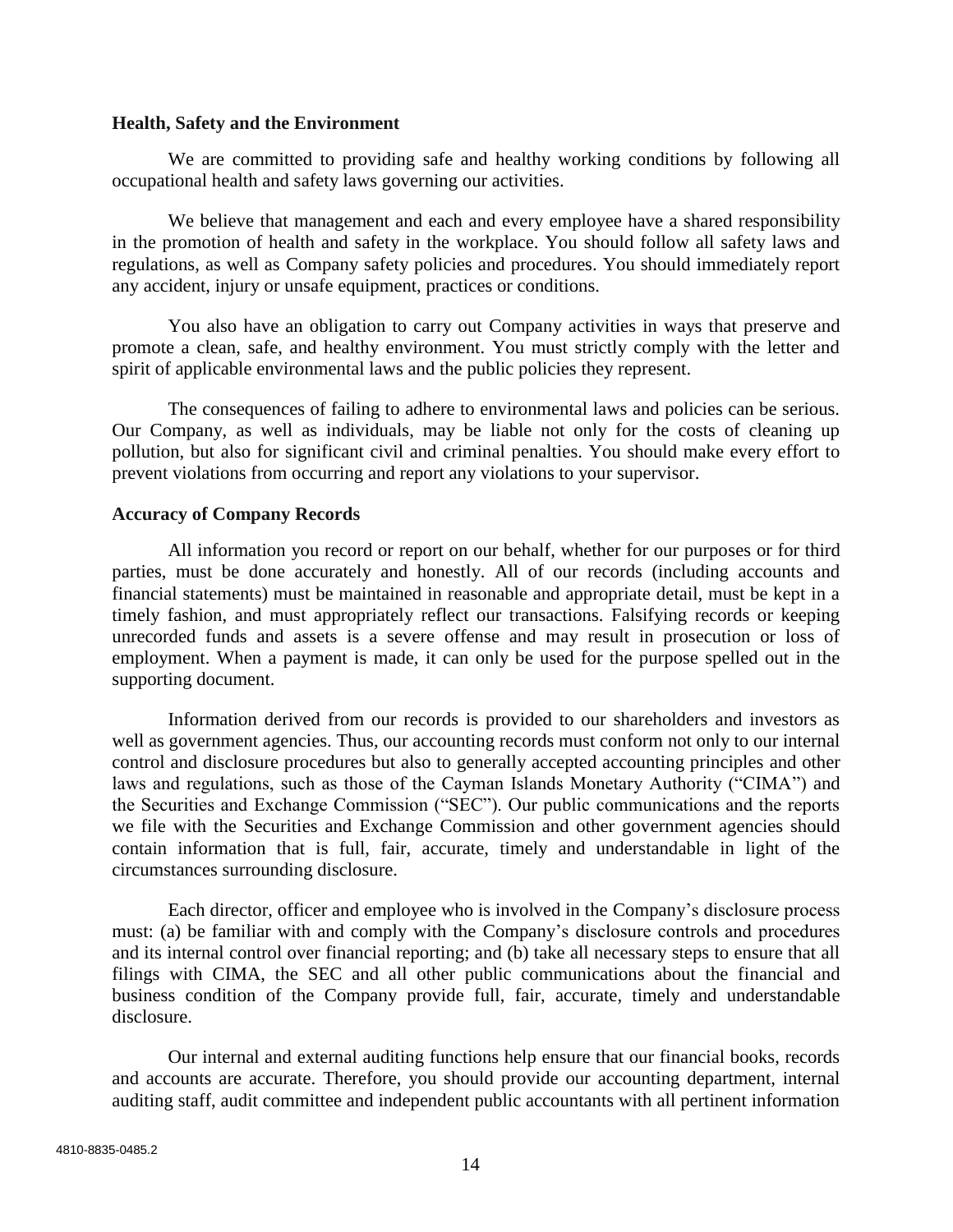that they may request. We encourage open lines of communication with our audit committee, accountants and auditors and require that all our personnel cooperate with them to the maximum extent possible. It is unlawful for you to fraudulently influence, induce, coerce, manipulate or mislead our independent public accountants for the purpose of making our financial statements misleading.

If you are unsure about the accounting treatment of a transaction or believe that a transaction has been improperly recorded or you otherwise have a concern or complaint regarding an accounting matter, our internal accounting controls, or an audit matter, you should confer with your supervisor or the Financial Controller, or you may submit your concern, on an anonymous basis, to the Audit Committee of the Company's Board of Directors.

### <span id="page-16-0"></span>**Record Retention**

Our records should be retained or discarded in accordance with our record retention policies and all applicable laws and regulations. From time to time, we are involved in legal proceedings that may require us to make some of our records available to third parties. Our legal counsel will assist us in releasing appropriate information to third parties and provide you (or your supervisor) with specific instructions. It is a crime to alter, destroy, modify or conceal documentation or other objects that are relevant to a government investigation or otherwise obstruct, influence or impede an official proceeding. The law applies equally to all of our records, including formal reports as well as informal data such as e-mail, expense reports and internal memos. If the existence of a subpoena or a pending government investigation is known or reported to you, you should immediately contact our legal counsel and you must retain all records that may pertain to the investigation or be responsive to the subpoena. For further information, you should refer to our Document Retention Policy, which is available from our Financial Controller.

# <span id="page-16-1"></span>**Administration of the Code**

# <span id="page-16-2"></span>*Distribution*

All of our directors, officers and employees will receive a copy of this Code when they join our Company. Updates of the Code will be distributed to all directors, officers and employees.

# <span id="page-16-3"></span>*Role of Supervisors and Officers*

Supervisors and officers have important roles under this Code and are expected to demonstrate their personal commitment to this Code by fostering a workplace environment that promotes compliance with the Code and by ensuring that employees under their supervision participate in our Company's compliance training programs. Actions prohibited by this Code involving employees must be reported to the Financial Controller.

# <span id="page-16-4"></span>*Oversight by the Board of Directors*

Actions prohibited by this Code involving directors or executive officers must be reported to the Audit Committee of our Board of Directors. Our Financial Controller will report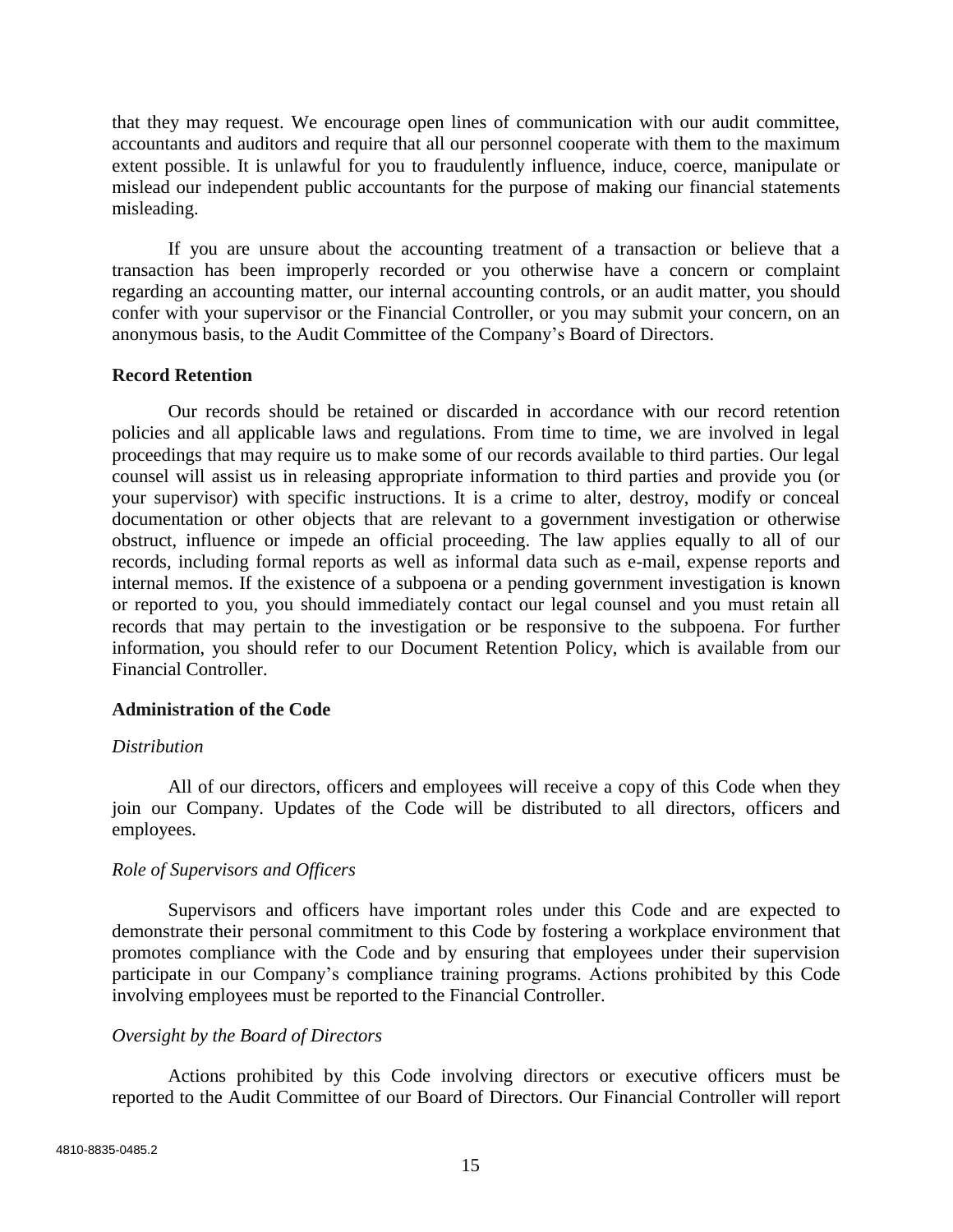to the Audit Committee of our Board of Directors or its designated committee regarding issues arising in connection with this Code. Actions prohibited by this Code involving any other person must be reported to the reporting person's supervisor.

# <span id="page-17-0"></span>*Reporting Violations*

All employees are obliged to report violations of this Code or the law to such employee's supervisor, the Financial Controller, the Chief Executive Officer and/or the Company's Board of Directors, as applicable, and to cooperate in any investigations into such violations. We prefer that you give your identity when reporting violations, to allow the Company to contact you in the event further information is needed to pursue an investigation, and your identity will be maintained in confidence to the extent practicable under the circumstances and consistent with enforcing this Code. However, you may anonymously report violations.

### <span id="page-17-1"></span>*Investigations*

We will initiate a prompt investigation following any credible indication that a breach of law or this Code may have occurred. We will also initiate appropriate corrective action as we deem necessary, which may include notifying appropriate authorities. If it is determined that evidence of a violation exists, the individual subject to investigation will be notified. The subject of an investigation will have an opportunity to respond to any allegations made against that person. A person suspected of violating this Code may be suspended with or without pay while an investigation is conducted. Our Company will follow local grievance procedures in jurisdictions where such procedures apply.

# <span id="page-17-2"></span>*Disciplinary Action*

If you violate any provision of this Code, you may be subject to disciplinary action, up to and including discharge. Please be aware that we may seek civil remedies from you and if your violation results in monetary loss to us, you may be required to reimburse us for that loss. If you are involved in a violation, the fact that you reported the violation, together with the degree of cooperation displayed by you and whether the violation is intentional or unintentional, will be given consideration in our investigation and any resulting disciplinary action.

# <span id="page-17-3"></span>*No Retaliation*

We will not retaliate against anyone who, in good faith, notifies us of a possible violation of law or this Code, nor will we tolerate any harassment or intimidation of any employee who reports a suspected violation. In addition, we may be subject to certain U.S. "whistleblower" laws that are designed to protect employees from discrimination or harassment for lawful acts done by the employee to provide information to us or certain governmental authorities in investigations with respect to certain matters, including, among others, provisions of federal law relating to workplace safety, the environment, securities fraud and fraud against shareholders.

### <span id="page-17-4"></span>*Approvals*

Approvals required under this Code should be documented.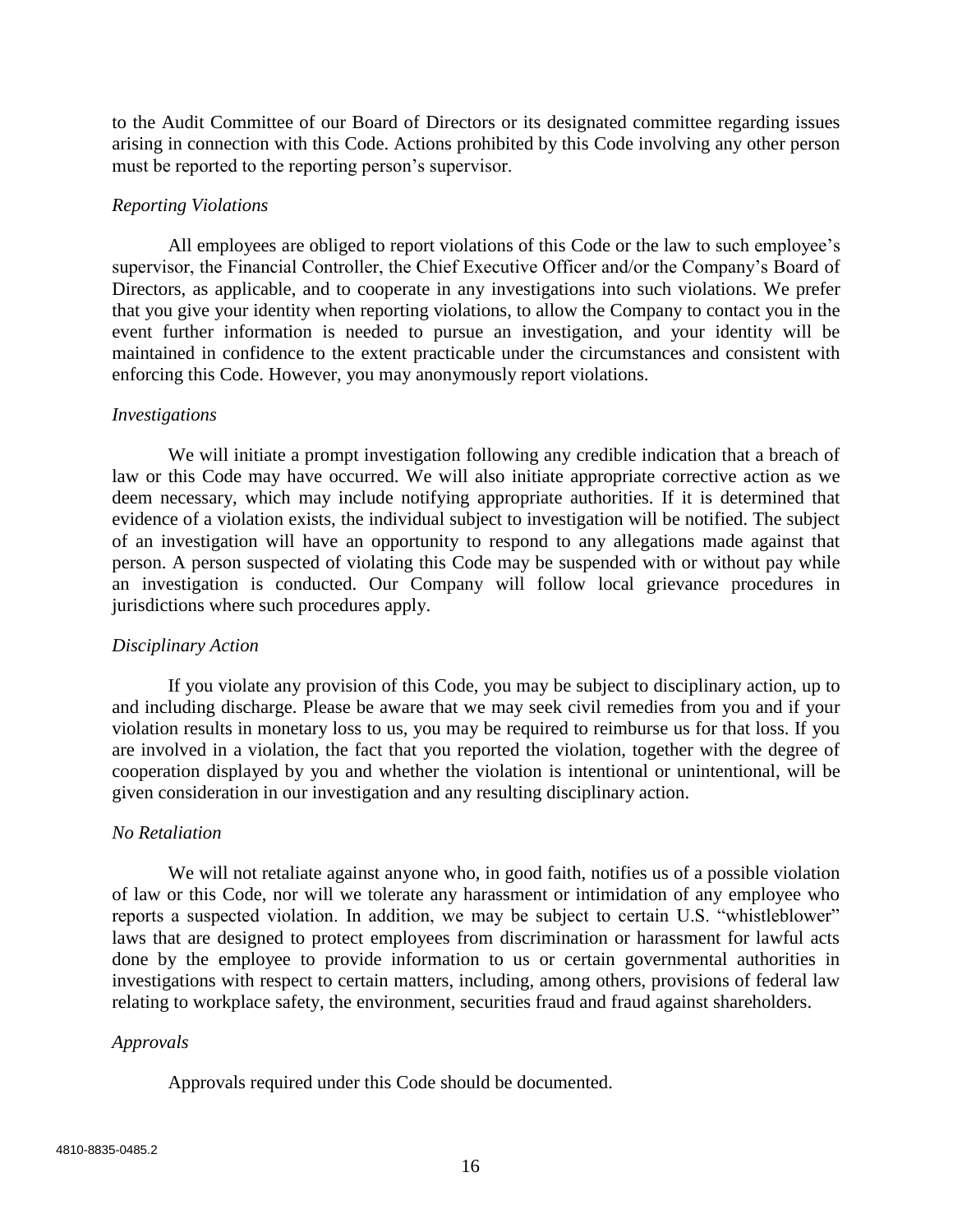### <span id="page-18-0"></span>*Waivers*

Any request for a waiver of this Code must be submitted in writing to our Chief Executive Officer or Financial Controller, each of whom has authority to decide whether to grant a waiver. However, a waiver of any provision of this Code for a director or an executive officer must be approved by our Board of Directors or its designated committee and will be promptly disclosed to the SEC on Form 8-K.

# <span id="page-18-1"></span>*Certifications*

All employees, officers and directors must sign a certificate confirming that they have read and understand this Code. However, failure to read the Code or sign a confirmation certificate does not excuse you from complying with this Code.

### <span id="page-18-2"></span>**Asking for Help and Reporting Concerns**

We take this Code seriously and consider its enforcement to be among our highest priorities, but we also acknowledge that it is sometimes difficult to know right from wrong. That's why we encourage open communication. **When in doubt, ask.** Whenever you have a question or concern, are unsure about what the appropriate course of action is, or if you believe that a violation of the law or this Code has occurred:

- You should talk with your supervisor. He or she may have the information you need, or may be able to refer the matter to an appropriate source, including legal counsel as circumstances warrant.
- If you are uncomfortable talking with your immediate supervisor, you may also contact any manager in our Company with whom you feel comfortable.
- In addition, if you have concerns or complaints about accounting or audit matters or our internal accounting controls, you may confer with your supervisor or the Financial Controller, or you may submit your concern or complaint, on an anonymous basis, to the Chairman of the Audit Committee of the Board of Directors of the Company directors or our legal counsel.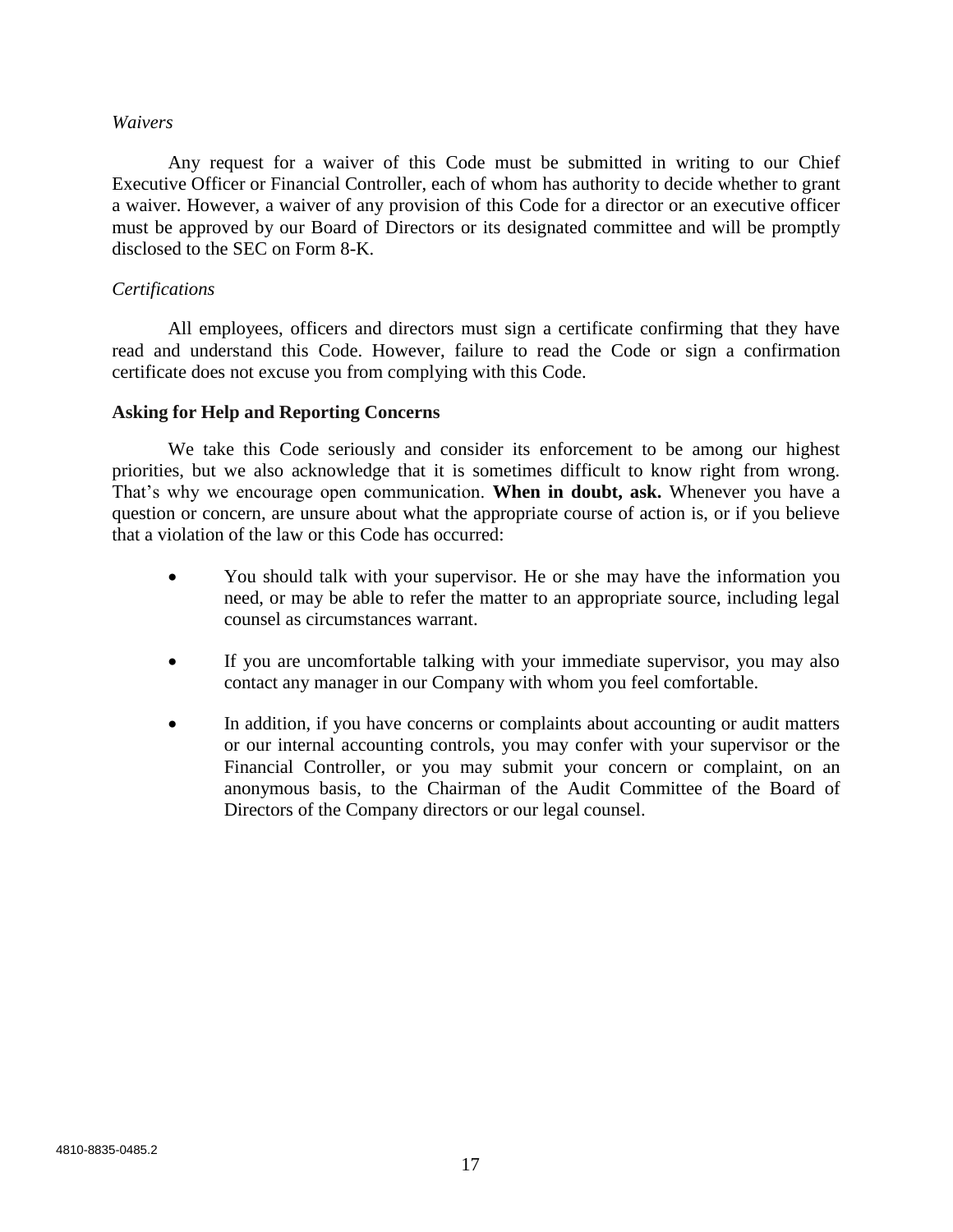# **Helpful Phone Numbers**

Chief Executive Officer – Sanjay Madhu – tel (345) 749-7570

Financial Controller – Wrendon Timothy – tel (345) 749-7570

Legal Counsel to the Company – Curt Creely, Foley & Lardner LLP – tel. (813) 225-4122

Chairman of Audit Committee – Raymond Cabillot – tel. (6132) 353-6707